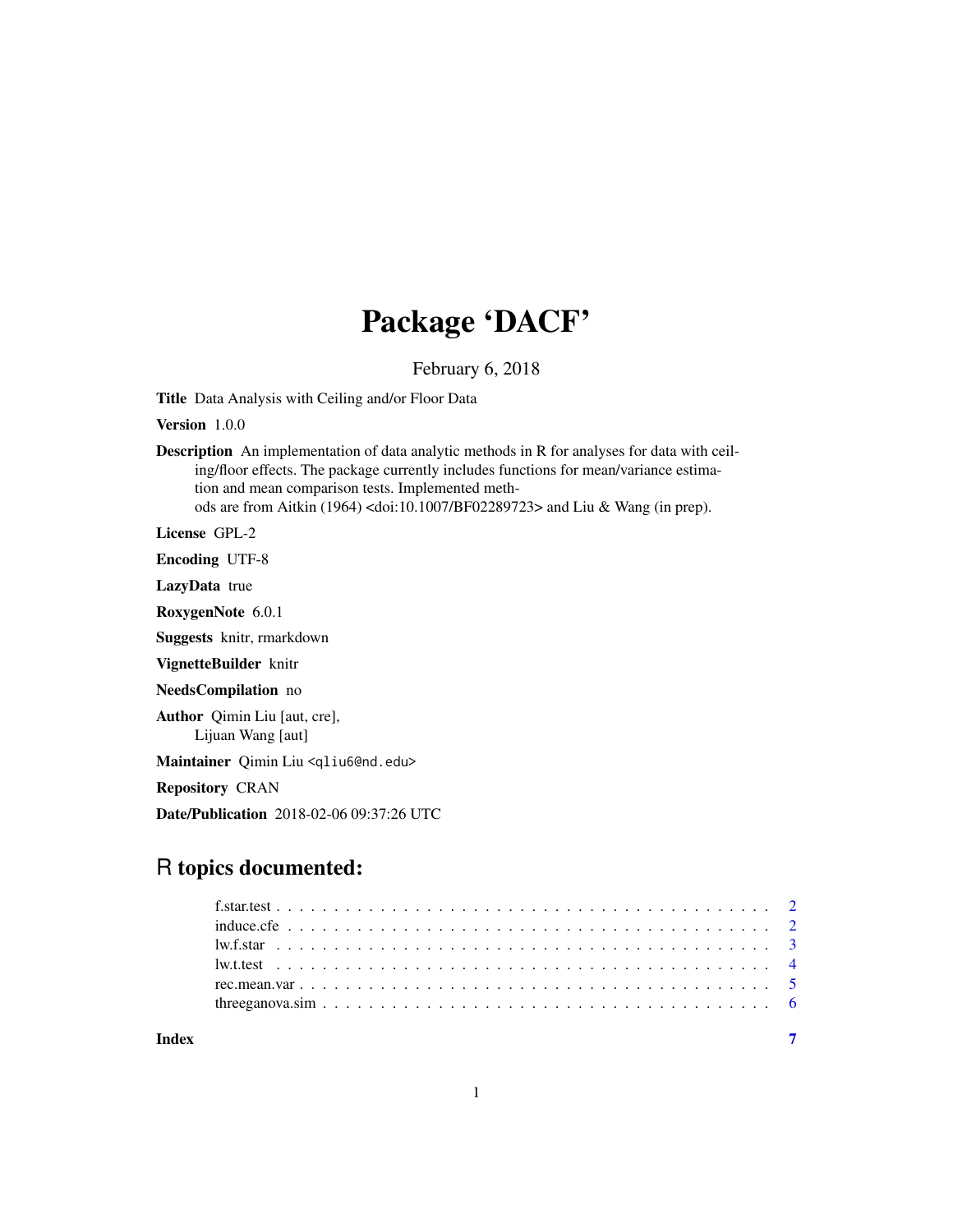<span id="page-1-0"></span>f.star.test *f.star.test*

#### Description

conduct a Brown-Forsythe F star test

#### Usage

f.star.test(means, variances, ns)

#### Arguments

| means     | a (non-empty) numeric vector of the group means        |
|-----------|--------------------------------------------------------|
| variances | a (non-empty) numeric vector of the group variances    |
| ns        | a (non-empty) numeric vector of sample sizes per group |

#### Value

| statistic     | the value of the adjusted Brown-Forsythe F star statistic |
|---------------|-----------------------------------------------------------|
| p.value       | the p-value for the test                                  |
| est.f.squared | effect size estimate as in Cohen's f squared              |

#### Examples

```
# a f star test for three-group mean comparison
f.star.test(c(-.2,0,.2),c(1,1,1),c(100,100,100))
f.star.test(c(0,0,1),c(2,1,3),c(100,100,100))
```
induce.cfe *induce.cfe*

#### Description

inducing ceiling/floor effects in data

#### Usage

induce.cfe(floor.perc, ceiling.perc, y)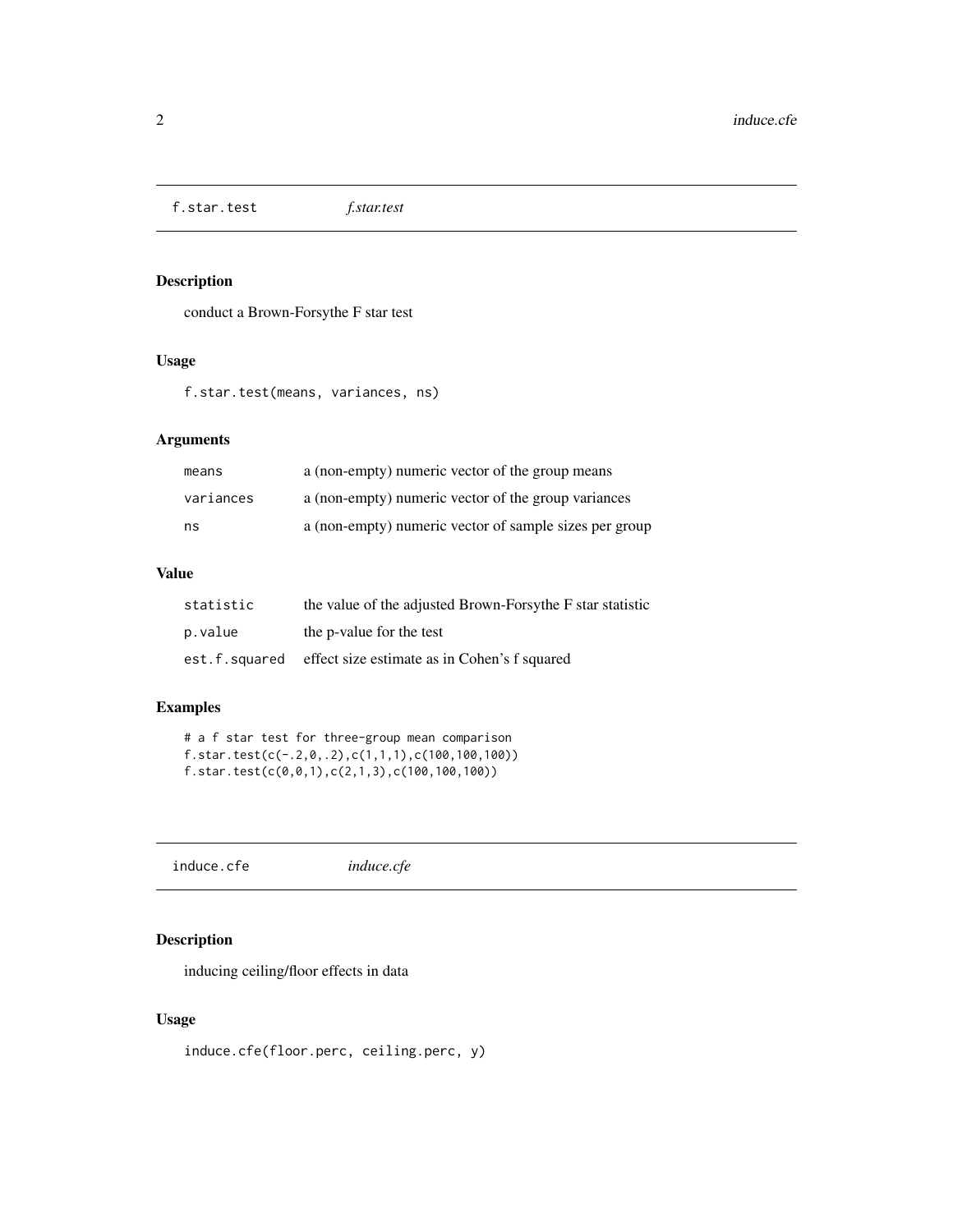#### <span id="page-2-0"></span>lw.f.star 3

#### Arguments

| floor.perc   | a (non-empty) numeric value from 0 to 1 denoting the desired percentage of<br>floor effects   |
|--------------|-----------------------------------------------------------------------------------------------|
| ceiling.perc | a (non-empty) numeric value from 0 to 1 denoting the desired percentage of<br>ceiling effects |
| V            | a (non-empty) numeric vector of data                                                          |

#### Value

y scores with induced ceiling/floor effects

#### Examples

```
x=rnorm(1000,0,1) #simulate "healthy data"
x.c20=induce.cfe(0,.2,x) #induce 20% ceiling effects into the data
sum(x.c20==max(x.c20))/length(x.c20) #check ceiling percentage
x.f20=induce.cfe(.2,0,x) #induce 20% floor effects into the data
sum(x.f20==min(x.f20))/length(x.f20) #check ceiling percentage
```
lw.f.star *lw.f.star*

#### Description

conduct an F star with for data with ceiling/floor effects

#### Usage

lw.f.star(data, formula, method\_type)

#### Arguments

| data        | a data frame of data with ceiling/floor effects and corresponding group variables<br>in wide format                                      |
|-------------|------------------------------------------------------------------------------------------------------------------------------------------|
| formula     | a formula denoting the dependent and independent variable, e.g., $y\sim$ group                                                           |
| method_type | a character string specifying the preferred method type. "a" uses the original<br>sample size and "b" uses after-truncation sample size. |

#### Value

| statistic     | the value of the Brown-Forsythe F star statistics |
|---------------|---------------------------------------------------|
| p.value       | the p-value for the test                          |
| est.f.squared | effect size estimate in Cohen's f squared         |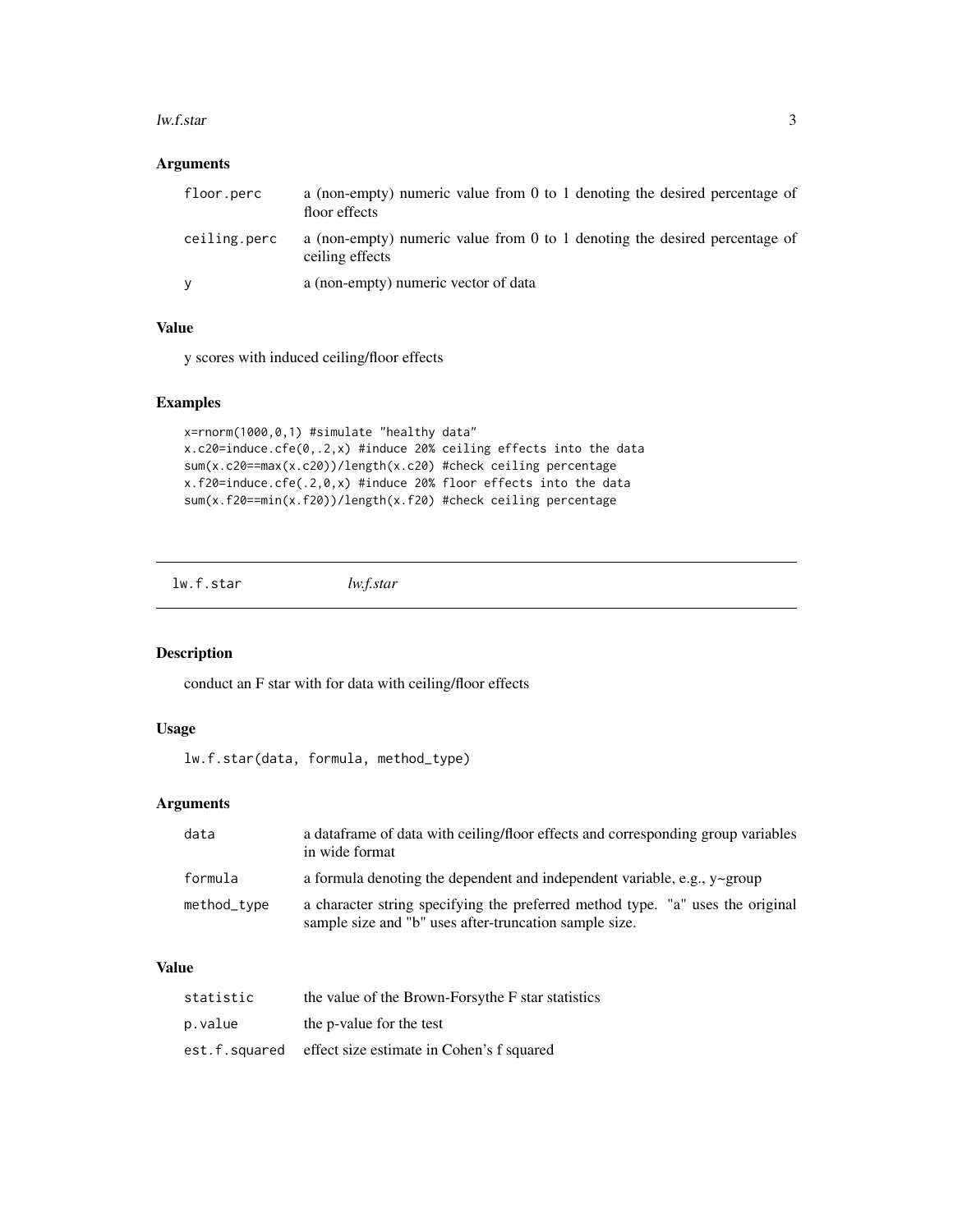#### Examples

```
dat=threeganova.sim(1000,.16,1)
dat[dat$group==1,3]=induce.cfe(0,.15,dat[dat$group==1,3])
lw.f.star(dat,y~group,"a") #using truncated n
lw.f.star(dat,y~group,"b") #using original n
```
lw.t.test *lw.t.test*

#### Description

conduct a t test adjusting for ceiling and/or floor effects

#### Usage

lw.t.test(x1, x2, method\_type)

#### Arguments

| x1          | a (non-empty) numeric vector of data values for group 1 with floor/ceiling ef-<br>fects                                                  |
|-------------|------------------------------------------------------------------------------------------------------------------------------------------|
| $\times 2$  | a (non-empty) numeric vector of data values for group 2 with floor/ceiling ef-<br>fects                                                  |
| method_type | a character string specifying the preferred method type. "a" uses the original<br>sample size and "b" uses after-truncation sample size. |

#### Value

| statistic | the value of the adjusted t test statistics |
|-----------|---------------------------------------------|
| p.value   | the p-value for the test                    |
| est.d     | effect size estimate as in Cohen's d        |
| conf.int  | 95% confidence interval                     |

#### Examples

x1.c=induce.cfe(0,.3,rnorm(1000,20,5)) #group 1 scores with 30% ceiling data x2.c=induce.cfe(.15,0,rnorm(1000,30,5)) #group 2 scores with 15% floor data lw.t.test(x1.c,x2.c,"a") #using truncated n lw.t.test(x1.c,x2.c,"b") #using original n

<span id="page-3-0"></span>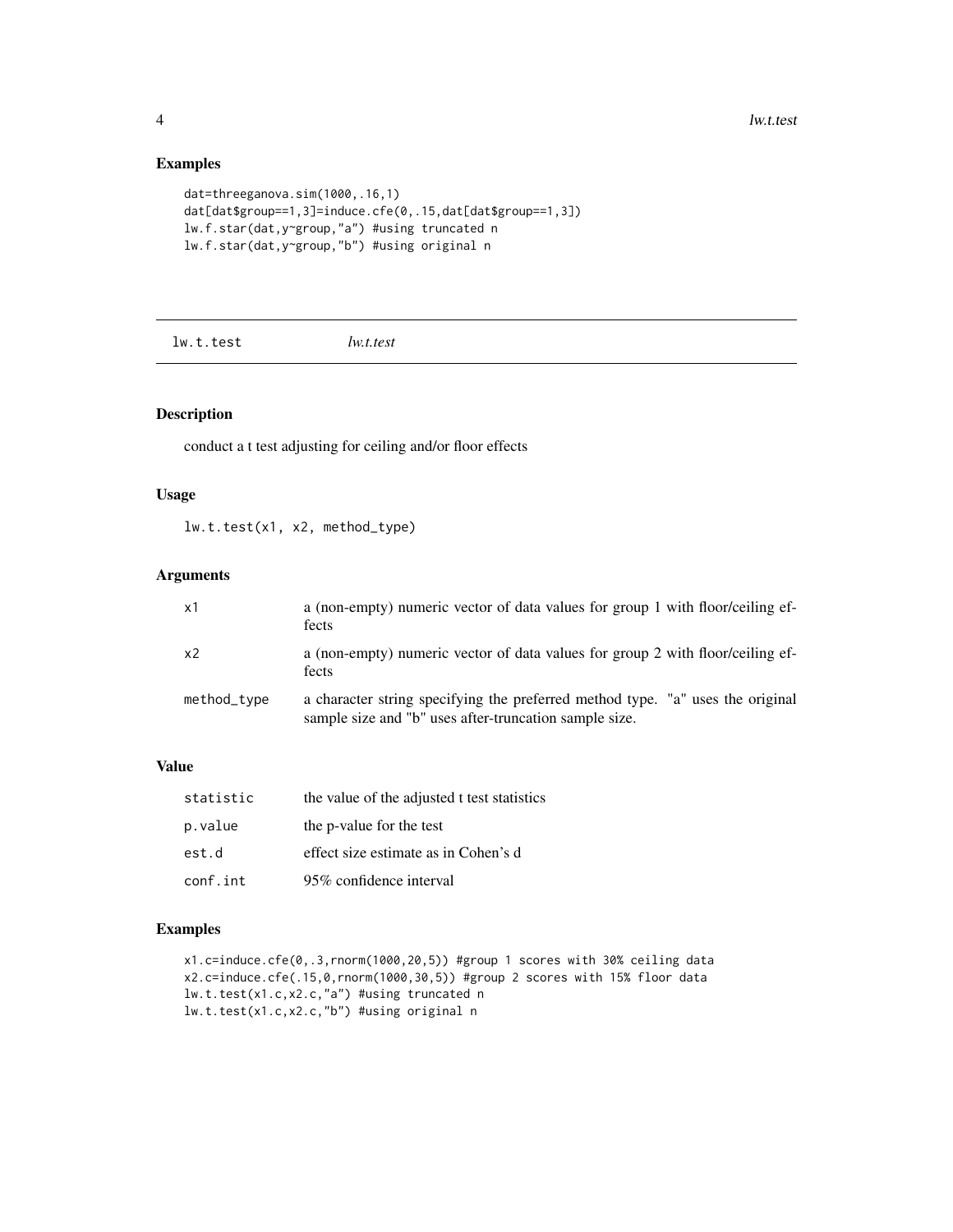<span id="page-4-0"></span>rec.mean.var *rec.mean.var*

#### Description

recover mean and variance of the data with ceiling/floor effects

#### Usage

```
rec.mean.var(y)
```
#### Arguments

y a (non-empty) numeric vector of data with ceiling/floor effects

#### Value

| ceiling.percentage |                                              |  |  |  |  |
|--------------------|----------------------------------------------|--|--|--|--|
|                    | the percentage of ceiling values in the data |  |  |  |  |
| floor.percentage   |                                              |  |  |  |  |
|                    | the percentage of floor values in the data   |  |  |  |  |
| est.mean           | estimated mean of the true scores            |  |  |  |  |
| est.var            | estimated variance of the true scores        |  |  |  |  |

#### Examples

```
# simulate normally distributed true scores
x=rnorm(1000,2,4)
mean(x); var(x)# induce 20% floor effects
# and estimate the true mean variance from the floor data
x.f=induce.cfe(.2,0,x)
rec.mean.var(x.f)
# induce 20% ceiling effects
# and estimate the true mean and variance from the ceiling data
x.c=induce.cfe(0,.2,x)
rec.mean.var(x.c)
# induce 20% and 10% of floor and ceiling effects, respectively
# and estimate the true mean and variance from the data with floor and ceiling effects
x.cf=induce.cfe(.2,.1,x)
rec.mean.var(x.cf)
```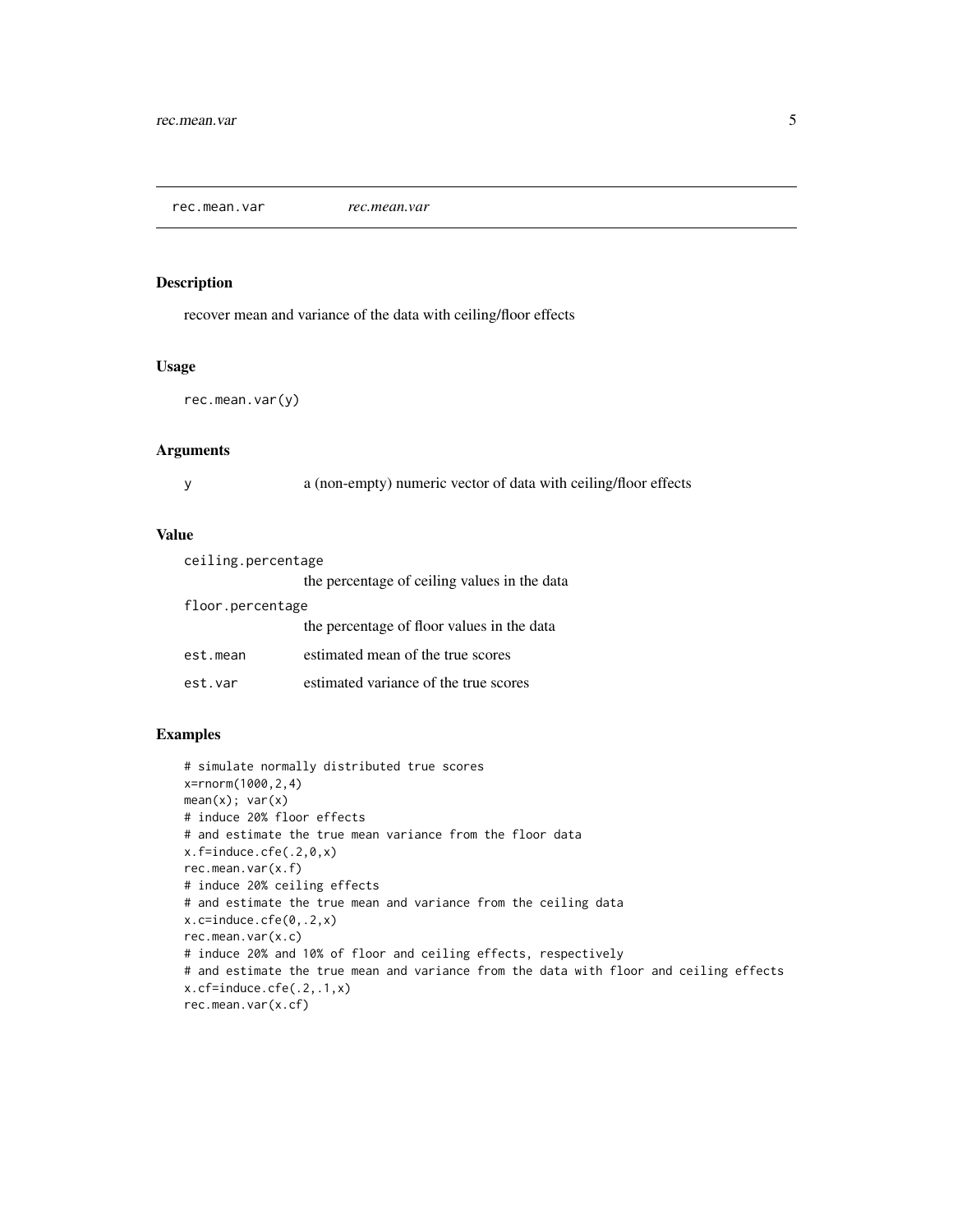<span id="page-5-0"></span>threeganova.sim *threeganova.sim*

#### Description

simulate three-group anova data

#### Usage

threeganova.sim(group\_n, f\_sqr, sd.1)

#### Arguments

| group_n  | a (non-empty) numeric value of desired sample size per group    |
|----------|-----------------------------------------------------------------|
| $f$ _sqr | a (non-empty) numeric value of desired Cohen's f squared value  |
| sd.1     | a (non-empty) numeric value of desired standard deviation ratio |

#### Value

a dataframe containing scores "y", grouping factor "group", and residual errors.

#### Examples

sample.3g=threeganova.sim(1000,.16,5) #data of n=1000, sd1=sd3=1 and sd2=5, and f^2=.16 colnames(sample.3g) #examine the column names dim(sample.3g) #examine the data structure aggregate(sample.3g\$y,sd,by=list(sample.3g\$group)) #check group standard deviations